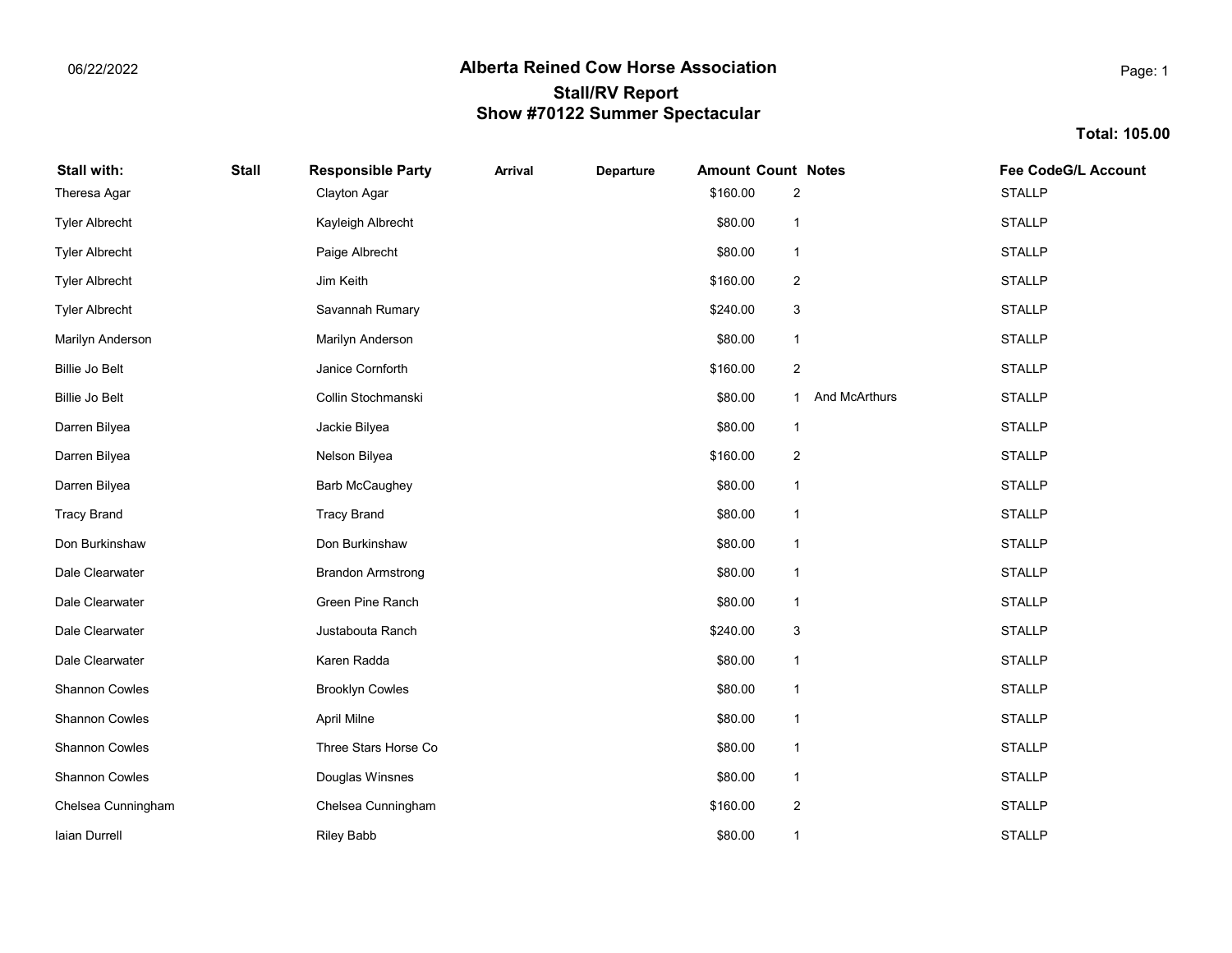Total: 105.00

| Stall with:            | <b>Stall</b> | <b>Responsible Party</b> | <b>Arrival</b> | <b>Departure</b> | <b>Amount Count Notes</b> |                           |                      | <b>Fee CodeG/L Account</b> |
|------------------------|--------------|--------------------------|----------------|------------------|---------------------------|---------------------------|----------------------|----------------------------|
| Iaian Durrell          |              | Erin Durrell             |                |                  | \$80.00                   |                           |                      | <b>STALLP</b>              |
| laian Durrell          |              | Iaian Durrell            |                |                  | \$160.00                  | $\sqrt{2}$                |                      | <b>STALLP</b>              |
| Iaian Durrell          |              | Gord Robinson            |                |                  | \$80.00                   | $\mathbf 1$               |                      | <b>STALLP</b>              |
| laian Durrell          |              | <b>Taylor Strome</b>     |                |                  | \$80.00                   | $\mathbf{1}$              |                      | <b>STALLP</b>              |
| Dixie Edge             |              | Dixie Edge               |                |                  | \$80.00                   | $\mathbf{1}$              |                      | <b>STALLP</b>              |
| Deb Flegel             |              | Deb Flegel               |                |                  | \$80.00                   | $\mathbf{1}$              |                      | <b>STALLP</b>              |
| Darlene M. Gartner     |              | Donna Shapka             |                |                  | \$80.00                   | $\mathbf{1}$              |                      | <b>STALLP</b>              |
| Matt Gingras           |              | John Krug                |                |                  | \$160.00                  | $\sqrt{2}$                |                      | <b>STALLP</b>              |
| Jill Harvie            |              | Emily Lowe               |                |                  | \$80.00                   | $\mathbf{1}$              |                      | <b>STALLP</b>              |
| Cody Heintz            |              | Cody Heintz              |                |                  | \$80.00                   | 1                         | With Bonnie Koetsier | <b>STALLP</b>              |
| Terri Holowath         |              | Deb Simpson              |                |                  | \$160.00                  | $\sqrt{2}$                |                      | <b>STALLP</b>              |
| <b>Bonnie Koetsier</b> |              | <b>Bonnie Koetsier</b>   |                |                  | \$80.00                   | $\mathbf{1}$              |                      | <b>STALLP</b>              |
| <b>Emily Lowe</b>      |              | Jill Harvie              |                |                  | \$80.00                   | $\mathbf{1}$              |                      | <b>STALLP</b>              |
| Jacquie McArthur       |              | Elizabeth Laycraft       |                |                  | \$80.00                   | $\mathbf{1}$              |                      | <b>STALLP</b>              |
| Jacquie McArthur       |              | Jacquie McArthur         |                |                  | \$80.00                   | $\mathbf{1}$              |                      | <b>STALLP</b>              |
| Jacquie McArthur       |              | Jacquie McArthur         |                |                  | \$80.00                   | 1                         |                      | <b>STALLP</b>              |
| R Cody McArthur        |              | Pat Bolin                |                |                  | \$160.00                  | $\sqrt{2}$                |                      | <b>STALLP</b>              |
| R Cody McArthur        |              | Sonya N. DiStefano       |                |                  | \$80.00                   | $\mathbf{1}$              |                      | <b>STALLP</b>              |
| R Cody McArthur        |              | R Cody McArthur          |                |                  | \$80.00                   | $\overline{\mathbf{1}}$   |                      | <b>STALLP</b>              |
| R Cody McArthur        |              | Farrah Roberts           |                |                  | \$240.00                  | $\ensuremath{\mathsf{3}}$ |                      | <b>STALLP</b>              |
| John Murphy            |              | Les Steem                |                |                  | \$320.00                  | 4                         |                      | <b>STALLP</b>              |
| Pamela Nevett          |              | Stephanie Todd           |                |                  | \$80.00                   | $\mathbf{1}$              |                      | <b>STALLP</b>              |
| Liam O'Brien           |              | Liam O'Brien             |                |                  | \$80.00                   | 1                         |                      | <b>STALLP</b>              |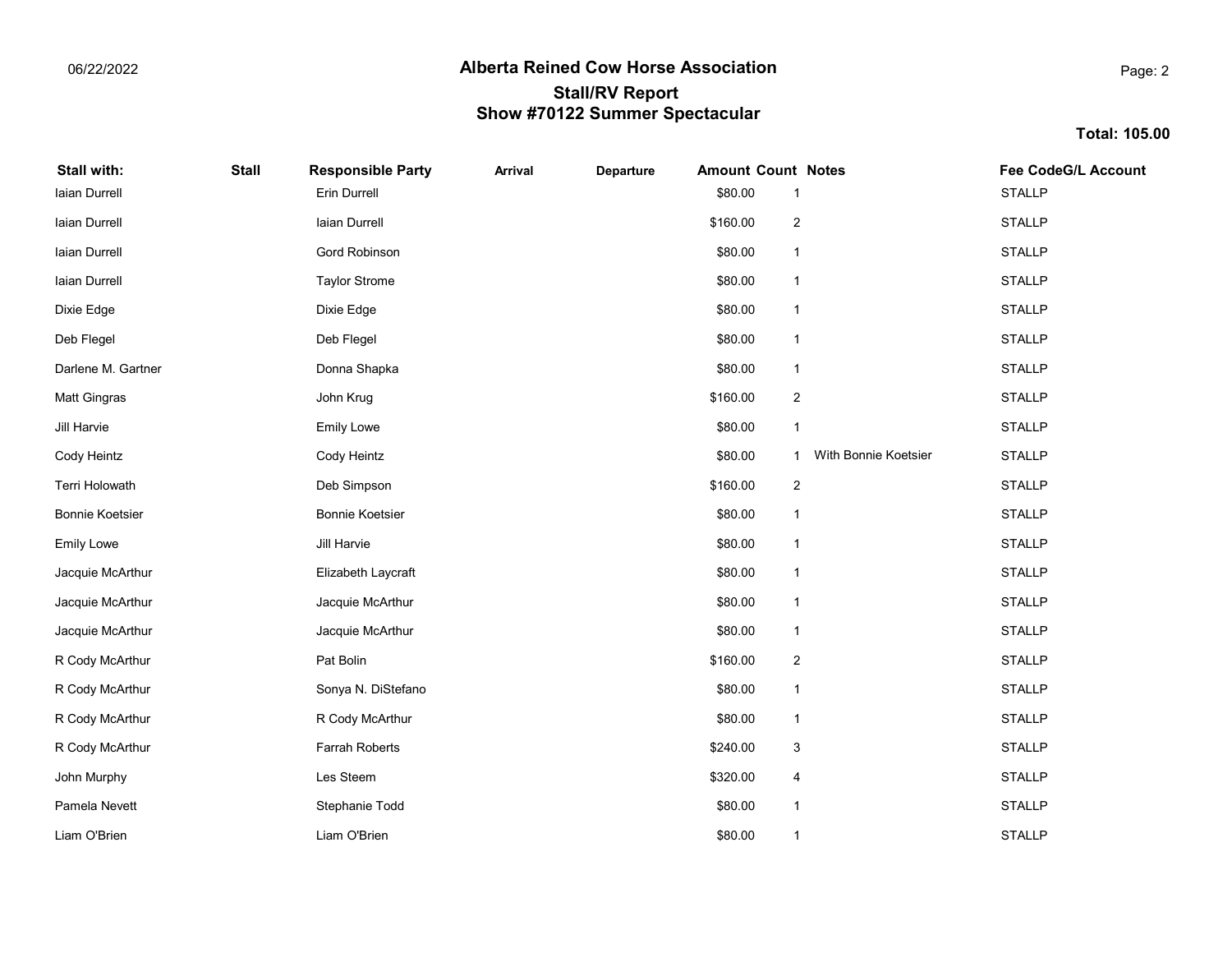Total: 105.00

# Stall with: Stall Responsible Party Arrival Departure Amount Count Notes Fee CodeG/L Account Mark Parsons **1988 Contract Contract Contract Contract Contract Contract Contract Contract Contract Contract Contract Contract Contract Contract Contract Contract Contract Contract Contract Contract Contract Contract Contr** Farrah Roberts **1988** Carah Wolfs **1988 Carah State Caracter 1988** STALLP **STALLP** STALLP Jill Smith \$80.00 STALLP Ella Davis 1 Nicole Smith \$160.00 STALLP Nicole Smith 2 ennifer Soltys **STALLP** School States of the Soltys and States and States and States 3 and States 3 and States 3 and States 3 and States 3 and States 3 and States 3 and States 3 and States 3 and States 3 and States 3 and S Collin Stochmanski **STALLP** Billie Jo Belt 1999 Billie Jo Belt 1999 Billie Jo Belt 1999 Billie Jo Belt 1999 Billie Jo Belt 1999 Billie Jo Belt 1999 Billie Jo Belt 1999 Billie Jo Belt 1999 Billie Jo Belt 1999 Billie Jo Belt of the C. Swales The Clint C. Swales The State of the State of The Terminal Clint C. Swales The State of State of the State of the State of the State of the State of the State of the State of the State of the State of the clint C. Swales **State Clint C. Swales** STALLP Jackie Burns 1999 STALLP Jackie Burns 1999 STALLP 1999 STALLP 1999 STALLP 1999 STALLP clint C. Swales **1.1. Internal Clark** 580.00 Clint C. Swales 557ALLP Clint C. Swales **1.1. Contract Cuttin' Cattle Ltd.** Cuttin' Cattle Ltd. 1.1. State 1.1. State 1.1. State 1.1. State 1.1. State 1.1. State 1.1. State 1.1. State 1.1. State 1.1. State 1.1. State 1.1. State 1.1. State 1.1. St Clint C. Swales \$80.00 STALLP Bob Hawkins 1 Clint C. Swales **1988 Clint C. Swales** 3160.00 STALLP STALLP STALLP STALLP STALLP STALLP STALLP clint C. Swales **1.1. In the Cook** Clint C. Swales **1.1. In the STALLP** STALLP Randi McCook 1.1 And 1.1 STALLP Clint C. Swales \$80.00 STALLP Krystal Meade 1 الله المسابق المسابق المسابق المسابق المسابق المسابق المسابق المسابق المسابق المسابق المسابق المسابق المسابق ال<br>المسابق المسابق المسابق المسابق المسابق المسابق المسابق المسابق المسابق المسابق المسابق المسابق المسابق المسا Clint C. Swales \$80.00 STALLP Leslie Posein 1 Clint C. Swales \$80.00 STALLP Jerry Sawley 1 Clint C. Swales \$80.00 STALLP Dave Webster 1 John C. Swales \$160.00 STALLP Brad Coffin 2 John C. Swales \$240.00 STALLP Bart & Terri Holowath 3 Uphin C. Swales **1988 Claire MacMillan** Claire MacMillan 2 State 6 and 2 State 6 and 2 State 6 State 6 and 2 State 7 and 2 State 7 and 2 State 7 and 2 State 7 and 2 State 7 and 2 State 7 and 2 State 7 and 2 State 7 and 2 S ohn C. Swales **1988 Community Community Community Community Community Community Community Community Community Community Community Community Community Community Community Community Community Community Community Community Co** John C. Swales **1. State Stuckert Stuckert Community** Stuckert Stuckert Stuckert Stuckert State Stuckert State Stuckert State Stuckert State Stuckert State Stuckert State Stuckert State Stuckert State Stuckert State Stucke